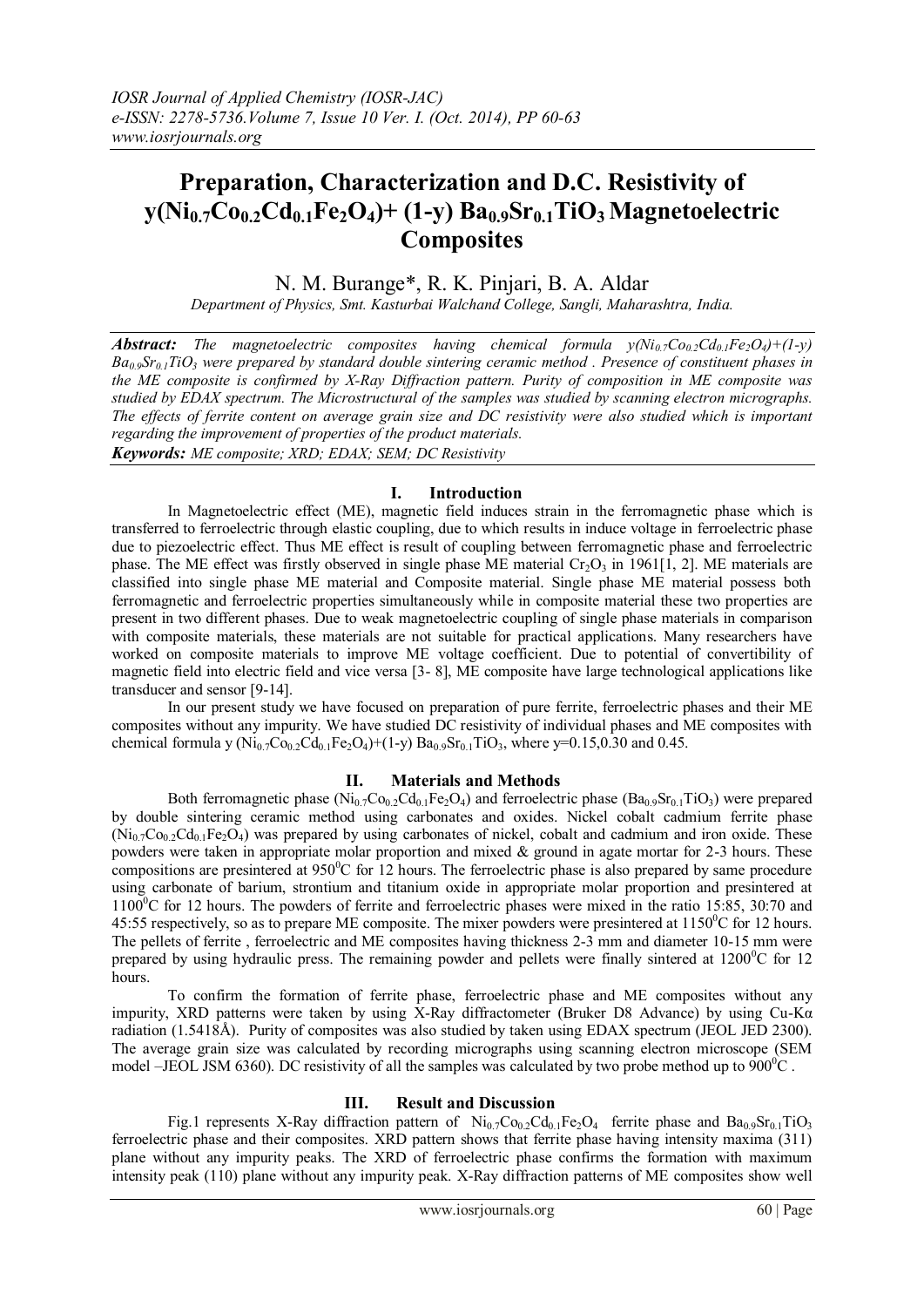defined peaks of ferrite, ferroelectric phase without any intermediate phase. The most intense peak (311) and (110) confirms the formation of spinel ferrite phase and tetragonal ferroelectric phase respectively. It is observed that with increase in ferrite content the intensity peak of ferrite increases while that of ferroelectric phase decreases which obeys law of mixture [15]. The lattice parameters were calculated and reported in table. 1 , shows very slight deviation in lattice parameters of ferrite and ferroelectric phases may be due to stress exerted on each other by the two phases [16].

Fig.2 represents the EDAX spectrum of  $0.15(\text{Ni}_0\text{-}C_{00.2}\text{Cd}_0\text{-}Fe_2\text{O}_4) + 0.85(\text{Ba}_0\text{-}S_{0.1}\text{TiO}_3)$  ME composite which confirmed the formation without any additional impurity. EDAX spectrum of all samples show same results.

Fig.3.represent scanning electron micrographs of  $y(Ni_{0.7}Co_{0.2}Cd_{0.1}Fe_2O_4)+(1-y) Ba_{0.9}Sr_{0.1}TiO_3$ . Average grain sizes of all the samples were calculated using Cottrell's method. From fig.2 a) and e), the average grain size of ferrite phase is of the order of 1.29 µm and 1.46µm that of ferroelectric phase. The variation of average grain size with ferrite content shown in fig.4 conforms that average grain size increases with increase in ferrite content may be due to average grain size of ferrite phase is large than that of ferroelectric phase

Fig.5 shows DC resistivity (ρ) of all the samples. Graph shows that ferroelectric phase has maximum resistivity than that of ferrite phase and DC resistivity of ME composite decreases with increase in ferrite content [17, 18]. For all samples the plots shows the decrease in DC resistivity with increase in temperature and increase in ferrite content, show two regions. The first region at low temperature is attributed to ferroelectric state while the second region at high temperature which is attributed to paraelectric state due to thermally activated polaron hopping mechanism [19, 20]. By using Arrhenius relation activation energies of all samples were calculated and listed in table 1. For all the samples activation energies are greater than 0.2eV which clearly indicates that the conduction is due to hopping of charge carriers. It is also observed that the activation energy increases with increase in ferrite content.

#### **IV. Conclusions**

Ferrite and Ferroelectric phases with their ME composites with chemical formula  $y(Ni_07Co_02Cd_01Fe_2O_4)+(1-y) Ba_09Sr_01TiO_3$  were successfully prepared by standard double sintering ceramic method. The XRD pattern of all the samples confirms the presence of the cubic spinel structure of ferrite phase and tetragonal phase formation of ferroelectric phase. EDAX spectrums confirm the purity of individual phases and compositions of ME composites without any additional impurity peaks. The average grain size increases with increase in ferrite content may be due to average grain size of ferrite phase is large than that of ferroelectric phase The temperature dependence DC resistivity shows semiconducting nature of all the samples. The activation energies are greater than 0.2eV which clearly indicates that the conduction is due to hopping of charge carriers and the activation energy increases with increase in ferrite content.

#### **Acknowledgement**

We are thankful to U.G.C New Delhi for providing financial support for doing this research work under scheme of Major Research Project to college Teachers.



**Fig.1.** XRD patterns of  $y(Ni_0.7Co_{0.2}Cd_{0.1}Fe_2O_4)+(1-y) Ba_{0.9}Sr_{0.1}TiO_3 ME composites.$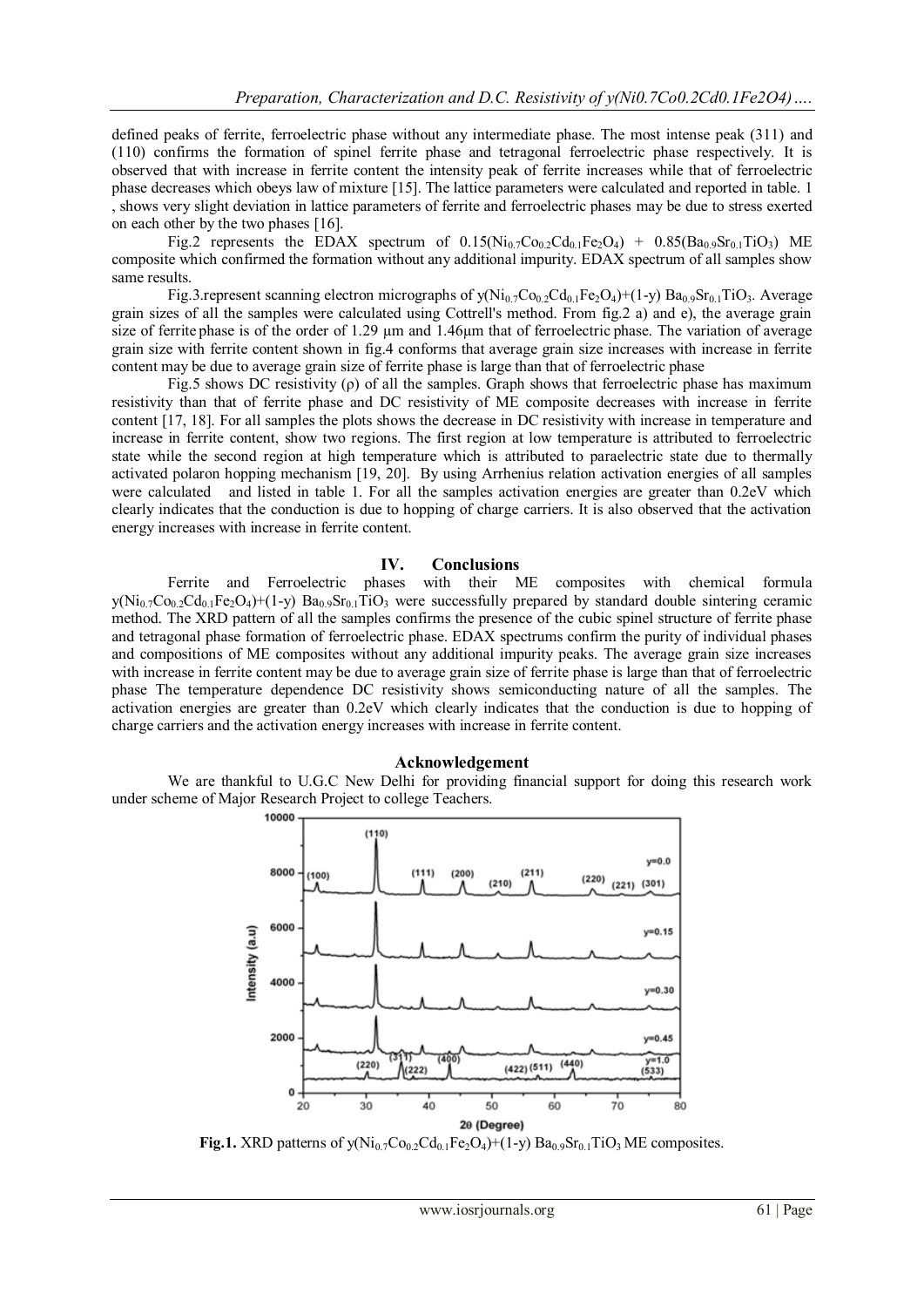

**Fig.2.** EDAX spectrum of  $0.15(Ni_{0.7}Co_{0.2}Cd_{0.1}Fe_2O_4)+0.85(Sa_{0.9}Sr_{0.1}TiO_3)ME Composites$ 



**Fig.3.** Scanning Electron Micrograph of  $y(Ni_{0.7}Co_{0.2}Cd_{0.1}Fe_2O_4)+(1-y) Ba_{0.9}Sr_{0.1}TiO_3 ME composites.$ 



**Fig.4.**Variation of Average grain size with Ferrite content for  $y(Ni_{0.7}Co_{0.2}Cd_{0.1}Fe_2O_4) + (1-y) Ba_{0.9}Sr_{0.1}TiO_3 ME$ composites.